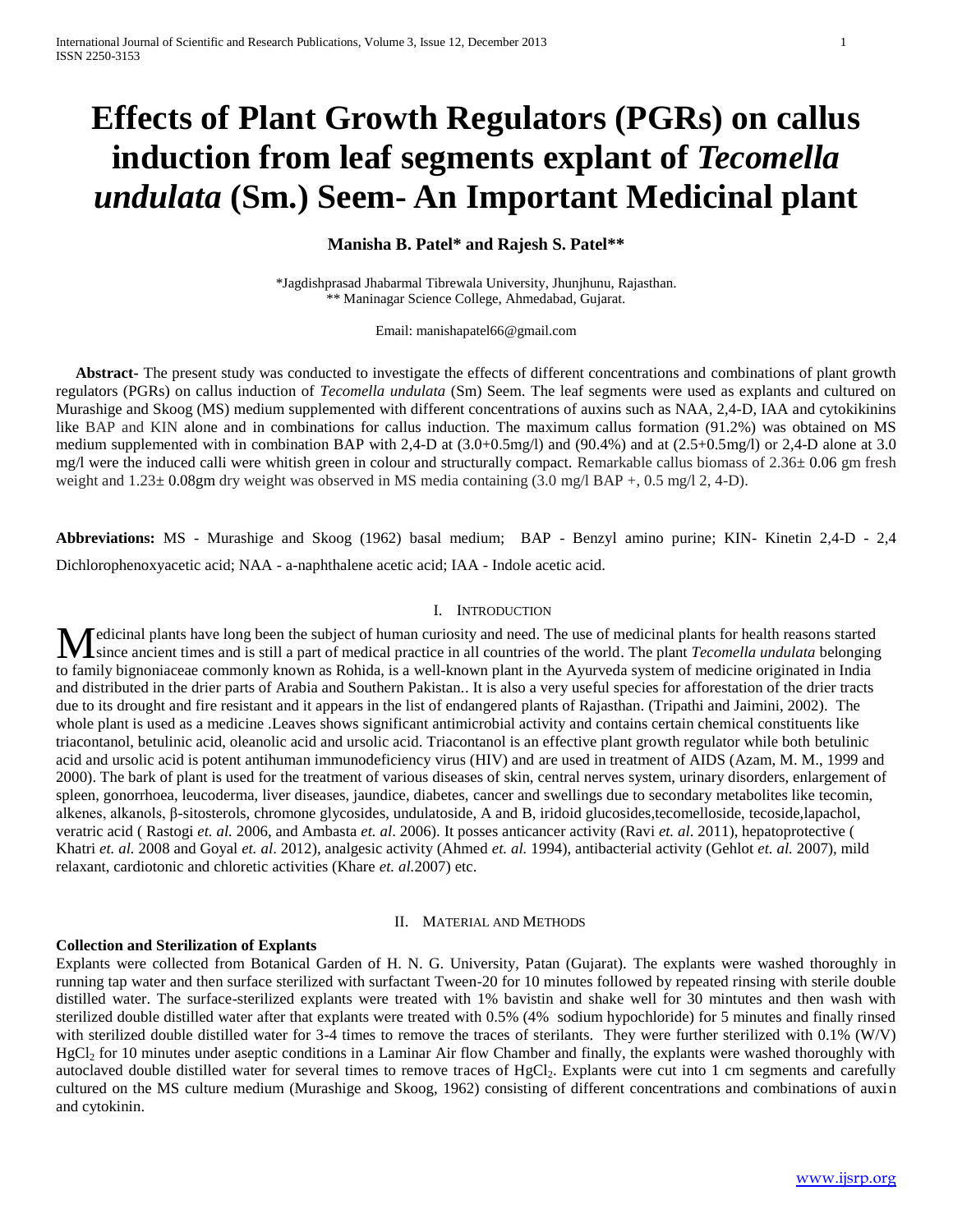#### III. MEDIA PREPARATION AND CULTURE CONDITIONS

The MS medium was used for callus induction containing  $3\%$  (w/v) sucrose was solidified with 0.8% (w/v) agar (Hi-Media, India). The MS medium is supplemented with various concentrations (1.0-3.0mg/l) of growth regulators namely cytokinins such as BAP and KIN and auxins such as 2, 4-D, NAA and IAA and also in combination with auxins at 0.5mg/l concentration. The pH of the medium was adjusted to 5.8 with 1N NaOH or 1N HCl solutions prior to autoclaving at 121°C at 15 psi pressure for 15 to 30 minutes. The cultures were incubated at were incubated at  $25 \pm 2$ °C and light intensity (3500-4000 lux) under 16 hours photoperiod with coolwhite fluorescent tubes and  $55+5%$  relative humidity.

#### **Statistical analysis**

The experiments of callus culture were conducted with a minimum of five replicates. All experiments were repeated three times. The data were analyzed by mean ± standard error.

#### **IV.** RESULTS AND DISCUSSION

Different concentrations and combinations of hormones were used in MS medium to observe callus induction using leaf segment as explants. The rate of callus formation varied in different treatments used shown in table 1 and 2. In auxins 2, 4-D and NAA give good response in compared to IAA. The percentage of callus induction increases with the increases the concentration of 2, 4 –D and NAA. 2, 4-D (3.0mg/l) showed the maximum percentage (90.0±0.55) of callus induction shown in table-1. Among cytokiknins both BAP and KIN give moderate growth of callusing compare to auxins 2, 4 –D and NAA. A combined effect of cytokinins and auxins on callus induction from leaf segments was also studied. Remarkable growth of callus was observed when BAP (2.5-3.0mg/l) combined with 2, 4-D (0.5mg/l) and also 2, 4- D (3.0mg/l) alone. The highest amount of callus (91.2 $\pm$ 0.80) was produced on MS medium supplemented with BAP (0.3mg/l) combined with auxin 2, 4-D (0.5mg/l). The lowest callusing (34.8  $\pm$  1.16) was observed in 2.0 mg/l IAA. No callus induction was found to in 1.0mg/l and 1.5mg/l of IAA but in combination of IAA with BAP give good response for callusing at lower concentration of BAP but in higher concentration of BAP it should be reduced. (Table 2). The percentage of callusing reduced when KIN was combined with NAA and IAA but in case of 2, 4-D gives positive response. Callus growth in terms of fresh weight and dry weight was also recorded. Maximum fresh weight and dry weight (2.36±0.06 and 1.26±0.08) of callus was obtained from 3.0 mg/l BAP combined with 0.5 mg/l 2, 4-D were the induced callus was structurally compact and whitish green in colour (Table-2). The effect of plant growth regulators (PGRs) on callus induction and growth of different plant species were studied in several research reports. In this respect, Similar response in the callus formation and shoot multiplication of *Oroxylum indicum* was also observed (Gokhale, M. and Bansal, Y. K., 2009). Nandwani D. *et. al.* (1996) reported callus obtained from seedling explants regenerated more profusely than callus obtained from mature stem explants on Murashig and Skoog (MS) medium supplemeted with indole-3-acetic acid (IAA) and benzyladenine (BA). Internodal explants were inoculated in MS (Murashig & Skoog) medium supplemented with various growth hormones like 6-Benzyladenine (BA), Kinetin (Kn), 2, 4-Dichlorophenoxyacetic Acid 2, 4-D) and α-Naphthalene Acetic Acid (NAA) at different concentrations used for regeneration of *T. undulata* reported by Danya U. et al., 2012. The auxins and cytokinins are the most widely used plant growth regulators in plant tissue culture and auxins play an important role in the callus induction and different types of auxins had various effects reported by Gang *et al*., 2003.

### V. CONCLUSION

The MS medium contains various plant growth regulators like 2,4-D, BAP, KIN, NAA and IAA using the range between 1.0-3.0mg/l and also in combination. Callus induction was recorded and the maximum callus induction was observed in the 2,4-D 3.0mg/l and 3.0mg/l BAP combined with 0.5mg/l 2, 4-D.

| <b>Plant Growth</b><br><b>Regulators</b><br>(PGRs) | <b>Concentration</b><br>of (PGRs)<br>(mg/l) | Percentage<br>$(\%)$ for<br>callus<br>induction<br>$(Mean \pm SE)$ | <b>Response</b><br>intensity of<br>callus | <b>Texure of</b><br>callus | <b>Callus colour</b> | Fresh weight<br>of callus $(g)$<br>$(Mean \pm SE)$ | Dry weight<br>of callus $(g)$<br>$(Mean \pm SE)$ |
|----------------------------------------------------|---------------------------------------------|--------------------------------------------------------------------|-------------------------------------------|----------------------------|----------------------|----------------------------------------------------|--------------------------------------------------|
| Control                                            |                                             |                                                                    |                                           |                            |                      |                                                    |                                                  |
| $MS+BAP$                                           | 1.0                                         | $55.2 \pm 1.02$                                                    | $++$                                      | Friable                    | Whitish green        | $0.45 \pm 0.03$                                    | $0.12 \pm 0.03$                                  |
|                                                    | 1.5                                         | $59.8 \pm 0.86$                                                    | $++$                                      | Friable                    | Whitish green        | $0.50 \pm 0.04$                                    | $0.16 \pm 0.03$                                  |
|                                                    | 2.0                                         | $69.4 \pm 1.63$                                                    | $+++$                                     | Friable                    | Whitish green        | $0.76 \pm 0.05$                                    | $0.28 \pm 0.04$                                  |
|                                                    | 2.5                                         | $72.2 \pm 1.36$                                                    | $+++$                                     | Friable                    | Whitish green        | $0.94 \pm 0.19$                                    | $0.35 \pm 0.08$                                  |
|                                                    | 3.0                                         | $77.8 \pm 0.86$                                                    | $+++$                                     | Friable                    | Whitish green        | $1.12 \pm 0.14$                                    | $0.65 \pm 0.04$                                  |
| $MS+KIN$                                           | 1.0                                         | $0.00 \pm 0.00$                                                    |                                           |                            |                      | $0.00 \pm 0.00$                                    | $0.00 \pm 0.00$                                  |
|                                                    | 1.5                                         | $43.1 \pm 0.84$                                                    | $^{+}$                                    | compact                    | Yellowish green      | $0.37 \pm 0.03$                                    | $0.08 \pm 0.01$                                  |
|                                                    | 2.0                                         | $52.0 \pm 0.71$                                                    | $+$                                       | compact                    | Yellowish green      | $0.44 \pm 0.03$                                    | $0.10 \pm 0.02$                                  |

**Table 1:** Effects of Plant Growth Regulators (PGRs) on callus induction and callus growth of leaf segment of *Tecomella undulata (Sm.) Seem* (Mean± S.E)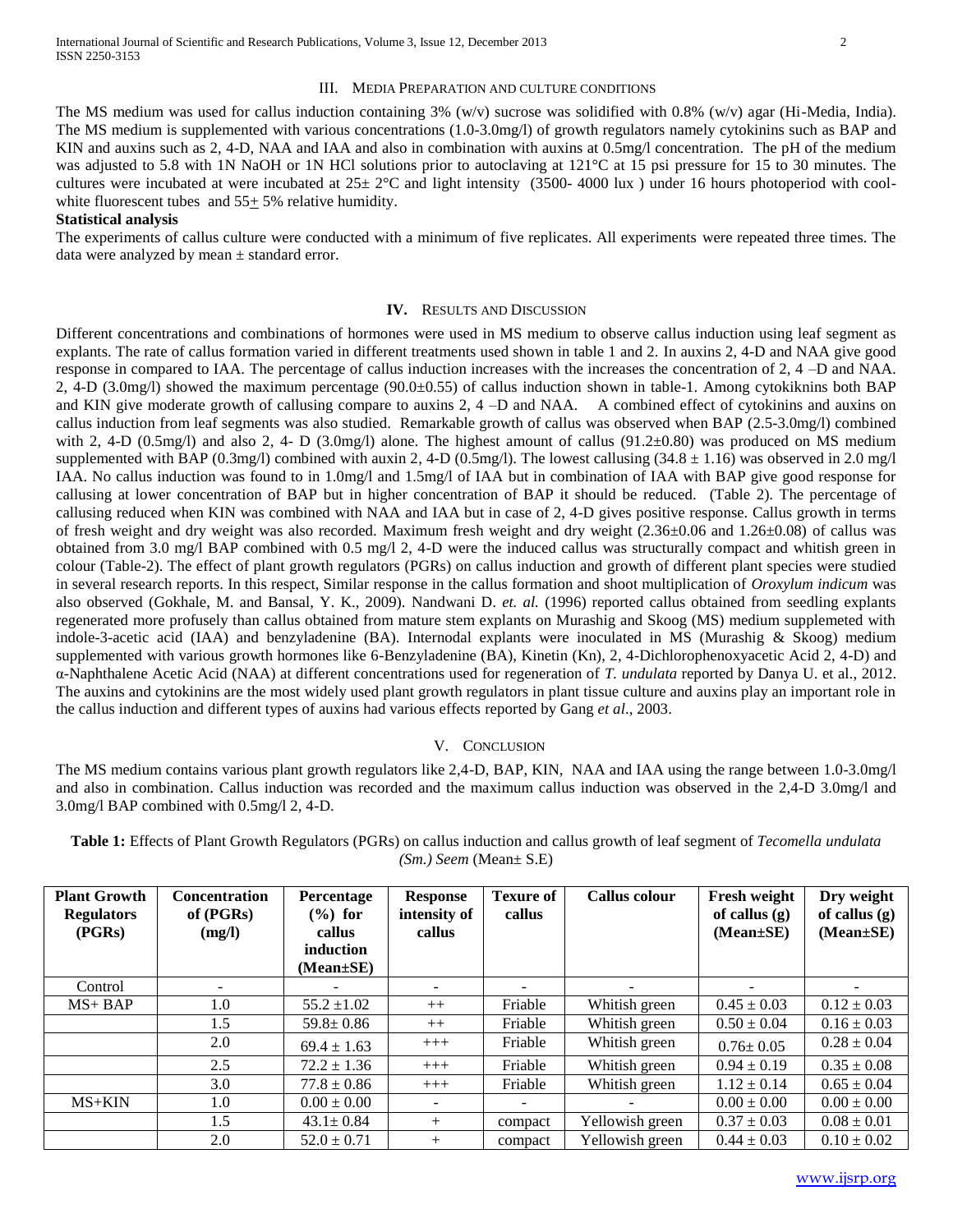International Journal of Scientific and Research Publications, Volume 3, Issue 12, December 2013 3 ISSN 2250-3153

|            | 2.5 | $63.9 \pm 1.19$ | $++$   | compact | Yellowish green | $0.59 \pm 0.07$ | $0.16 \pm 0.03$ |
|------------|-----|-----------------|--------|---------|-----------------|-----------------|-----------------|
|            | 3.0 | $67.0 \pm 0.84$ | $++$   | compact | Yellowish green | $0.73 \pm 0.01$ | $0.26 \pm 0.04$ |
| $MS+2,4-D$ | 1.0 | $75.2 \pm 0.49$ | $++$   | compact | Yellowish green | $0.88 \pm 0.07$ | $0.48 \pm 0.04$ |
|            | 1.5 | $80.0 \pm 0.71$ | $+++$  | compact | Yellowish green | $1.33 \pm 0.04$ | $0.94 \pm 0.04$ |
|            | 2.0 | $83.6 \pm 0.65$ | $+++$  | compact | Yellowish green | $1.75 \pm 0.04$ | $0.89 \pm 0.05$ |
|            | 2.5 | $88.1 \pm 0.60$ | $+++$  | compact | Yellowish green | $2.19 \pm 0.08$ | $0.92 \pm 0.14$ |
|            | 3.0 | $90.0 \pm 0.55$ | $++++$ | compact | Yellowish green | $2.25 \pm 0.06$ | $1.16 \pm 0.01$ |
| MS+NAA     | 1.0 | $71.2 \pm 0.86$ | $++$   | Friable | Light green     | $0.83 \pm 0.04$ | $0.52 \pm 0.04$ |
|            | 1.5 | $77.6 \pm 1.25$ | $++$   | Friable | Light green     | $1.23 \pm 0.08$ | $0.63 \pm 0.04$ |
|            | 2.0 | $80.6 \pm 0.40$ | $+++$  | Friable | Light green     | $1.30 \pm 0.09$ | $0.68 \pm 0.04$ |
|            | 2.5 | $85.0 \pm 0.89$ | $+++$  | Frible  | Light green     | $1.51 \pm 0.24$ | $0.94 \pm 0.07$ |
|            | 3.0 | $87.4 \pm 0.24$ | $+++$  | Friable | Light green     | $1.98 \pm 0.05$ | $0.98 \pm 0.09$ |
| MS+IAA     | 1.0 | $0.00 \pm 0.00$ |        |         |                 | $0.00 \pm 0.00$ | $0.00 \pm 0.00$ |
|            | 1.5 | $0.00 \pm 0.00$ |        |         |                 | $0.00 \pm 0.00$ | $0.00 \pm 0.00$ |
|            | 2.0 | $34.8 \pm 1.16$ | $+$    | Friable | Whitish green   | $0.20 \pm 0.02$ | $0.04 \pm 0.02$ |
|            | 2.5 | $41.8 \pm 0.58$ | $+$    | Friable | Whitish green   | $0.27 \pm 0.03$ | $0.08 \pm 0.01$ |
|            | 3.0 | $50.2 \pm 0.80$ | $^{+}$ | Friable | Whitish green   | $0.33 \pm 0.02$ | $0.13 \pm 0.02$ |

**Note:** (-) No response, (+) poor growth, (++) modrate growth, (+++) good growth, (++++) very good growth

**Table 2:** Effects of Plant Growth Regulators (PGRs) in combination on callus induction and callus growth of leaf segments of *Tecomella undulata (Sm.) Seem* (Mean± S.E)

| <b>Plant Growth</b>      | Concentration | Percentage      | <b>Response</b> | <b>Texure</b> | <b>Callus colour</b> | Fresh weight               | Dry weight of              |
|--------------------------|---------------|-----------------|-----------------|---------------|----------------------|----------------------------|----------------------------|
| <b>Regulators (PGRs)</b> | of (PGRs)     | $(\%)$ for      | intensity of    | of callus     |                      | of callus $(g)$            | callus $(g)$               |
|                          | (mg/l)        | callus          | callus          |               |                      | (Mean±SE)                  | $(Mean \pm SE)$            |
|                          |               | induction       |                 |               |                      |                            |                            |
|                          |               | (Mean±SE)       |                 |               |                      |                            |                            |
| Control                  |               |                 |                 |               |                      | $\mathbf{r}$               |                            |
| $MS+BAP+2,4-D$           | $1.0 + 0.5$   | $78.0 \pm 1.41$ | $++$            | Friable       | Whitish green        | $1.40 \pm 0.04$            | $0.88 \pm 0.07$            |
|                          | $1.5 + 0.5$   | $84.0 \pm 1.41$ | $^{+++}$        | Friable       | Whitish green        | $1.43 \pm 0.07$            | $\overline{0.93} \pm 0.09$ |
|                          | $2.0 + 0.5$   | $85.6 \pm 1.17$ | $+++$           | Friable       | Whitish green        | $1.66 \pm 0.08$            | $0.88 \pm 0.04$            |
|                          | $2.5 + 0.5$   | $90.4 \pm 0.75$ | $++++-$         | Friable       | Whitish green        | $2.28 \pm 0.13$            | $1.21 \pm 0.03$            |
|                          | $3.0 + 0.5$   | $91.2 \pm 0.80$ | $+++++$         | Friable       | Whitish green        | $2.36 \pm 0.06$            | $1.23 \pm 0.08$            |
| MS+BAP+NAA               | $1.0 + 0.5$   | $51.5 \pm 1.02$ | $+$             | compact       | Yellowish green      | $0.44 \pm 0.08$            | $0.12 \pm 0.04$            |
|                          | $1.5 + 0.5$   | $64.4 \pm 1.57$ | $++$            | compact       | Yellowish green      | $0.66 \pm 0.08$            | $0.21 \pm 0.02$            |
|                          | $2.0 + 0.5$   | $72.4 \pm 1.17$ | $++$            | compact       | Yellowish green      | $0.89 \pm 0.02$            | $0.27 \pm 0.04$            |
|                          | $2.5 + 0.5$   | $71.0 \pm 0.55$ | $++$            | compact       | Yellowish green      | $0.88\pm0.07$              | $0.28 \pm 0.02$            |
|                          | $3.0 + 0.5$   | $62.2 \pm 0.86$ | $++$            | compact       | Yellowish green      | $0.57 \pm 0.02$            | $0.18 \pm 0.08$            |
| MS+BAP+IAA               | $1.0 + 0.5$   | $84.7 \pm 0.66$ | $^{+++}$        | Friable       | Whitish green        | $1.57 \pm 0.24$            | $0.86 \pm 0.09$            |
|                          | $1.5 + 0.5$   | $81.7 \pm 1.24$ | $+++$           | Friable       | Whitish green        | $1.54 \pm 0.06$            | $0.85 \pm 0.04$            |
|                          | $2.0+0.5$     | $76.7 \pm 0.70$ | $++$            | Friable       | Whitish green        | $\overline{1.09} \pm 0.05$ | $\overline{0.79} \pm 0.04$ |
|                          | $2.5 + 0.5$   | $75.4 \pm 0.93$ | $++$            | Friable       | Whitish green        | $\sqrt{0.93} \pm 0.03$     | $0.48 \pm 0.03$            |
|                          | $3.0 + 0.5$   | $65.4 \pm 1.44$ | $++$            | Friable       | Whitish green        | $0.69 \pm 0.07$            | $0.32 \pm 0.08$            |
| $MS+KIN+2,4-D$           | $1.0 + 0.5$   | $69.0 \pm 1.18$ | $++$            | compact       | Yellowish green      | $0.78 \pm 0.04$            | $0.31\pm0.02$              |
|                          | $1.5 + 0.5$   | $76.1 \pm 1.08$ | $^{++}$         | compact       | Yellowish green      | $0.95 \pm 0.02$            | $0.46\pm0.04$              |
|                          | $2.0 + 0.5$   | $83.4 \pm 1.21$ | $^{+++}$        | compact       | Yellowish green      | $1.42 \pm 0.05$            | $0.91 \pm 0.04$            |
|                          | $2.5 + 0.5$   | $86.2 \pm 1.02$ | $+++$           | compact       | Yellowish green      | $1.76 \pm 0.03$            | $0.90 \pm 0.08$            |
|                          | $3.0 + 0.5$   | $89.0 \pm 0.63$ | $+++$           | compact       | Yellowish green      | $2.22 \pm 0.04$            | $1.31 \pm 0.10$            |
| MS+KIN+NAA               | $1.0 + 0.5$   | $74.8 \pm 1.32$ | $++$            | compact       | Whitish green        | $0.81\pm0.05$              | $0.42 \pm 0.02$            |
|                          | $1.5 + 0.5$   | $67.6 \pm 0.60$ | $++$            | compact       | Whitish green        | $0.73 \pm 0.07$            | $\overline{0.38} \pm 0.03$ |
|                          | $2.0 + 0.5$   | $53.4 \pm 1.17$ | $+$             | compact       | Whitish green        | $0.48 \pm 0.03$            | $0.18 \pm 0.04$            |
|                          | $2.5 + 0.5$   | $44.8 \pm 1.01$ | $^{+}$          | compact       | Whitish green        | $0.33 \pm 0.03$            | $0.12 \pm 0.02$            |
|                          | $3.0 + 0.5$   | $38.2 \pm 1.53$ | $\! +$          | compact       | Whitish green        | $0.28 \pm 0.02$            | $0.09 \pm 0.03$            |
| MS+KIN+IAA               | $1.0 + 0.5$   | $0.00 \pm 0.00$ | $\blacksquare$  |               |                      | $0.00\pm0.00$              | $0.00 \pm 0.00$            |
|                          | $1.5 + 0.5$   | $37.2 \pm 2.35$ | $+$             | Friable       | Whitish green        | $0.24 \pm 0.03$            | $0.06\pm0.00$              |
|                          | $2.0 + 0.5$   | $50.4 \pm 1.86$ | $^{+}$          | Friable       | Whitish green        | $0.36 \pm 0.03$            | $0.08 \pm 0.03$            |